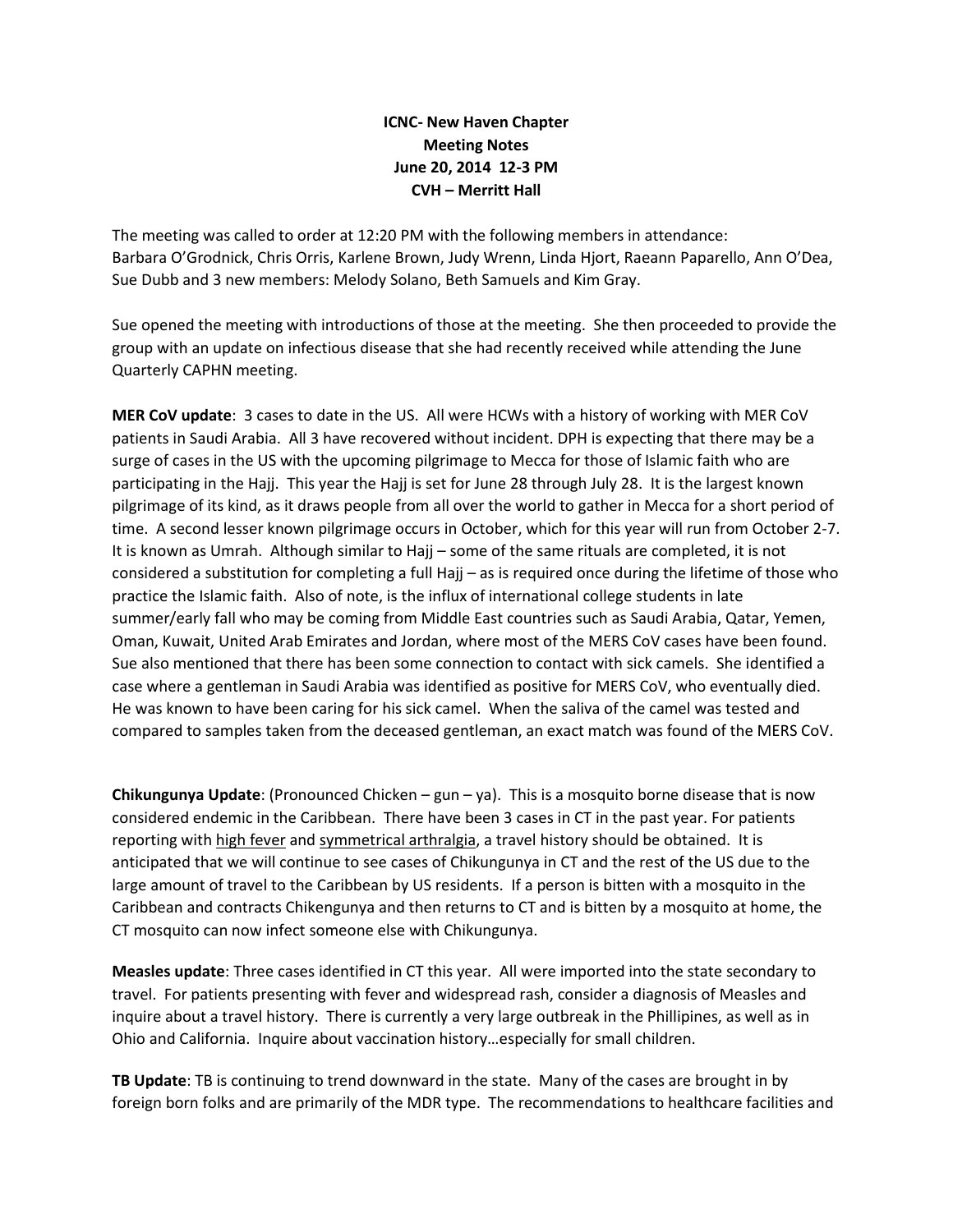other health-related fields such as EMS, in light of prolonged shortages of Tubersol and INH is that most of these places, with the exception of larger urban areas fall within a low risk category and should not be doing annual TST screenings. The current recommendation is for institutions that fall into the category of high risk settings, or are mandated to do so by OSHA regulation, perform an intial two-step TST on hire and after that, have the employees complete a TB risk assessment questionnaire. This falls within the current CDC recommendations. Should there be a high index of suspicion that a person has been exposed to someone with ACTVE TB, then a contact investigation will be completed by local public health authorities to determine those at highest risk of exposure and targeted TST testing will be performed in conjunction with your local health department.

Chris Orris updated the group about information from the State ICNC Board meeting that was held earlier this month. She advised the group that dues will be increased to \$38 annually. She noted that this is the first time that dues have been increased in well over 10 years. Chris also spoke about updates to our new website and explained how active member ship dues must be paid between October 1 and January 31 in order to have access to the "Members Only" section of the website. Each year the password which allows access to that section of the website will be changed. Once dues are current, the new password will be sent to the member. This has been done to ensure the membership is getting something special for their dues. This will also assist in sorting who the active members are when applications begin to roll in for the Annual Spring Seminar. Members will also now be able to pay for their membership and seminars through the website with PayPal. An added convenience for the members…Each chapter continues to have their own sections. Some new features such as Blogs and RSS Feeds have been added to help keep the current information flowing. It will be a tremendous resource for new members, especially those new to IP. Members were encouraged to check it out and provide suggestions for additional material.

## Next the group moved into: **"Who has been surveyed recently?"**

Beth Samuels of Lutheran Home in Southbury shared her recent experience with surveyors at her facility with the group.

 **Dignity and Dining** was a big focus of their survey. Timeliness of delivery of trays. For those residents with trays on their chairs for positioning, the state is looking for these folks to be in the dining room at a table high enough for the positioning tray to be slid under the regular table so the resident can eat of the regular table as the other residents do, or, if possible to have the positioning tray removed during the meal, so that the chair can be pulled up close enough to the table for the resident to eat from the regular table. Also looking at positioning of people at the table in the dining room…if there are more than one resident at the table who might require assistance with their meals, i.e., one might need cueing, another may need hands on assist…they want to ensure that both residents are receiving assist at the same time…in other words…don't feed one completely and then move to the second…both should be assisted through their meals together…hence the need for proper positioning of the CNA to accomplish this. Finally, if a resident falls asleep in the dining room during mealtime, they should be removed from the dining room. If they appear to just be a little sleepy, you can attempt to reposition to see if this helps awaken them enough to continue with their meal…if the repositioning doesn't work, take them back to their room and try again in a while.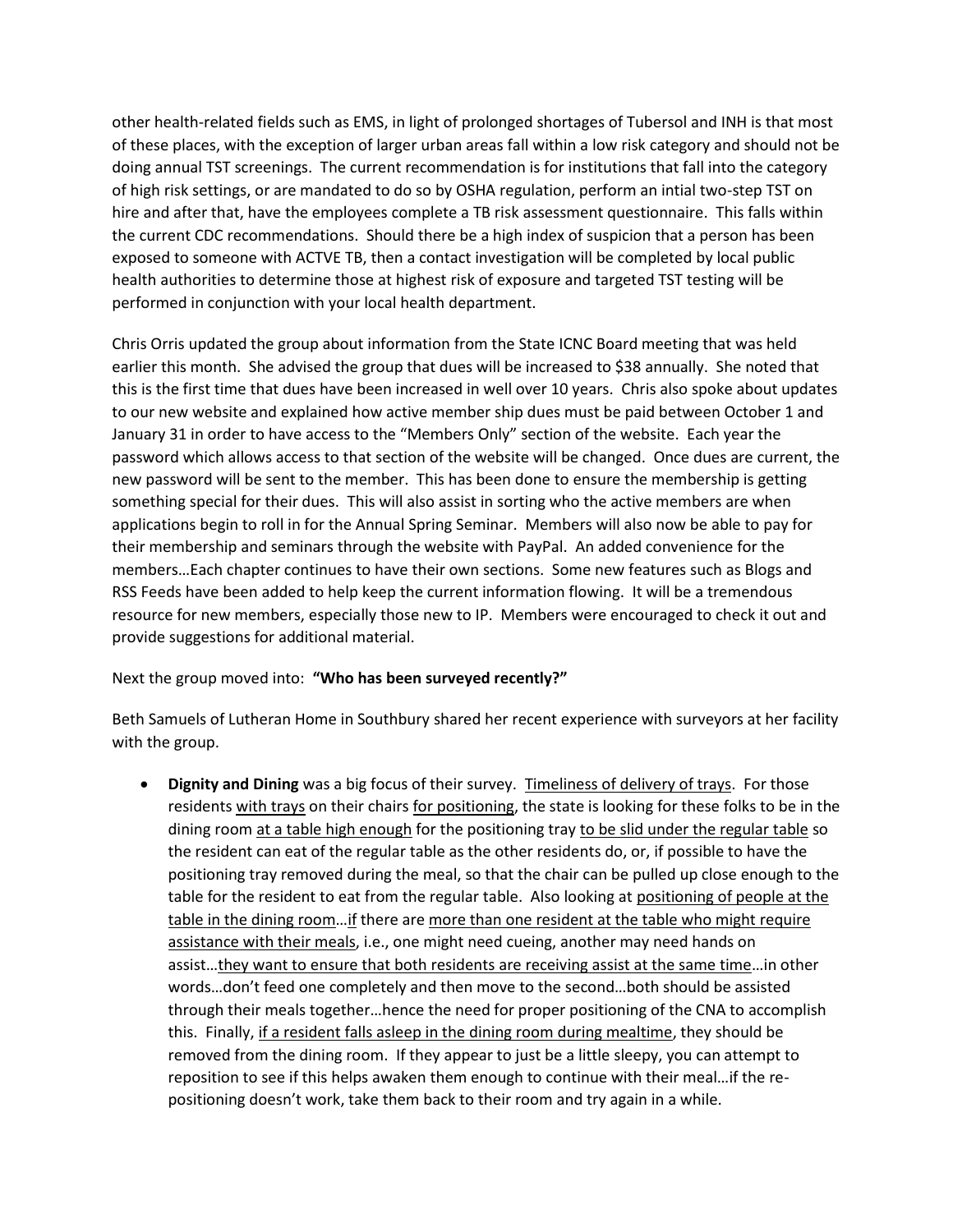- They came in and asked for the **MDRO LIST.** Beth said this was one of the first things they asked for when they arrived. This needs to maintained as a separate sheet…even though the information can probably located by reviewing shift reports, and other such places.
- **Alarms as restraints.** CMS is now looking at reviewing use of alarms as a form of restraint. We have always been taught that these devices are supposed to assist staff in providing an early warning about a resident who might be getting up without assistance, leaving them at higher risk of a fall. She stated that studies are being done as we speak that show that due to alarm fatigue, these alarms are really not doing anything to reduce the number of falls. An example she cited was often when mats are used on the floor next to the bed, for those with dementia it is often perceived as a large amount of water on the floor to be avoided, so residents attempt to climb around it and end of falling anyway. Alarms included in this discussion were seatbelt alarms, Tabs and Velcro seat belts
- Beth shared that there is currently a government funded study being conducted in Minnesota or Michigan that is looking at sleep disruption that occurs as a result of our nursing home routines (turning and repositioning, vital signs, toileting) that are seen as disruptive to the resident sleep patterns…enough so that they are not achieving the deep restorative sleep required to maintain healthy cognition and overall well-being. This study is looking at 5 LTCFs and having them allow residents to sleep through the night without disturbing their sleep for what we have engrained as necessary routines to see if they can ultimately improve the overall health of the residents and reduce their fall risk. There have certainly been plenty of studies that link lack of sleep to increased fall risk, especially for those over 70. This is groundbreaking stuff folks…so we'll keep you up to date with the details as they unfold.
- Directly in line with the sleep deprivation…they were looking at noise levels during second and third shift as a contributing factor to disrupted sleep. Also looking for lowered lighting…in other words, an environment conducive to inducing sleep.
- **Looking at Grievance logs** to see if facilities have conducted the training required by the new legislation that was passed last year. Focused on education related to retaliation.
- **IV Therapy Education for Support personnel** . Beth stated they were particularly interested in education for support personnel that work with IVs…i.e., CNA staff. What they can and can't do with an IV…What they can and can't do with a pump. They are looking for a post test that covers all of these topics in their education files.

Kerry Brown shared that they had just completed their survey last week at Whitney Center. Surveyors at her facility were focused on:

- Flu and Pneumovax Policies
- Environmental rounds
- Asked specifically about Insulin pens
- Asked about cleaning/decon protocols for fingerstick monitor. Need to ensure that you are using the correct product…Medline was able to give a list of about 5 products that would be appropriate. They also asked to see the cleaning log for the machine.
- Asked for OSHA 300 specific for needlestick injuries
- Asked about CMS "Hand in Hand Training"
- Also asked about grievance log…interested in frequency of complaints